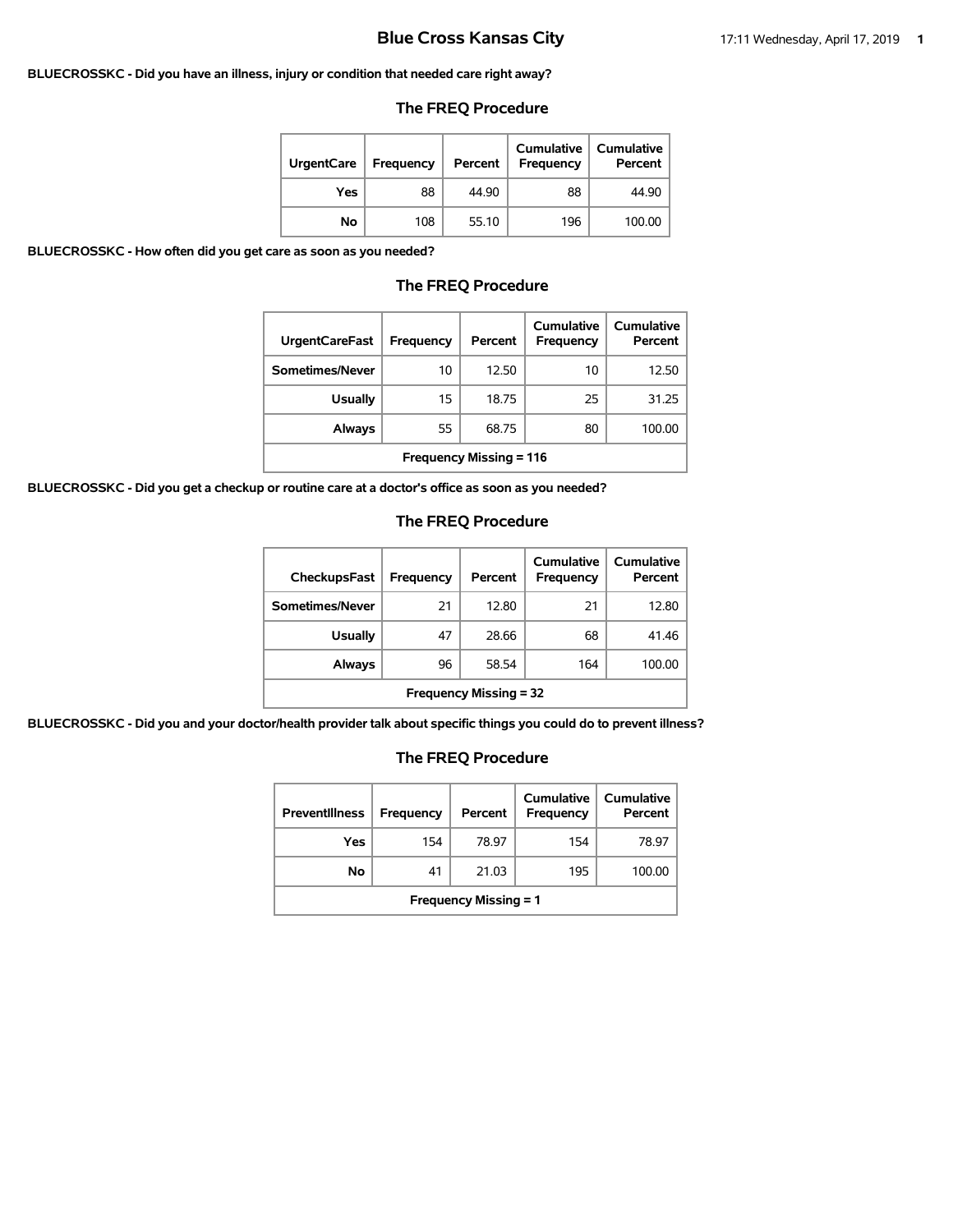#### **BLUECROSSKC - Did you and your doctor/health provider talk about starting or stopping a medication?**

#### **The FREQ Procedure**

| <b>MedStartStop</b>          | Frequency | Percent | Cumulative<br>Frequency | Cumulative<br>Percent |  |
|------------------------------|-----------|---------|-------------------------|-----------------------|--|
| Yes                          | 102       | 52.85   | 102                     | 52.85                 |  |
| No.                          | 91        | 47.15   | 193                     | 100.00                |  |
| <b>Frequency Missing = 3</b> |           |         |                         |                       |  |

**BLUECROSSKC - Did you and your doctor/health provider talk about reasons you might want to take a medicine?**

#### **The FREQ Procedure**

| <b>MedDiscuss</b>             | Frequency | Percent | Cumulative<br><b>Frequency</b> | <b>Cumulative</b><br>Percent |  |
|-------------------------------|-----------|---------|--------------------------------|------------------------------|--|
| Yes                           | 97        | 96.04   | 97                             | 96.04                        |  |
| Νo                            | 4         | 3.96    | 101                            | 100.00                       |  |
| <b>Frequency Missing = 95</b> |           |         |                                |                              |  |

**BLUECROSSKC - Did you and your doctor/health provider talk about reasons you might want to stop taking a medication?**

#### **The FREQ Procedure**

| <b>MedNoDiscuss</b>           | <b>Frequency</b> | Percent | <b>Cumulative</b><br>Frequency | <b>Cumulative</b><br>Percent |  |
|-------------------------------|------------------|---------|--------------------------------|------------------------------|--|
| Yes                           | 82               | 81.19   | 82                             | 81.19                        |  |
| No                            | 19               | 18.81   | 101                            | 100.00                       |  |
| <b>Frequency Missing = 95</b> |                  |         |                                |                              |  |

**BLUECROSSKC - Did you and your doctor/health provider ask what you thought was best for you when discussing starting or stopping a medication?**

| <b>MedBestAsk</b>             | Frequency | Percent | Cumulative<br>Frequency | Cumulative<br>Percent |  |
|-------------------------------|-----------|---------|-------------------------|-----------------------|--|
| Yes                           | 78        | 77.23   | 78                      | 77.23                 |  |
| No                            | 23        | 22.77   | 101                     | 100.00                |  |
| <b>Frequency Missing = 95</b> |           |         |                         |                       |  |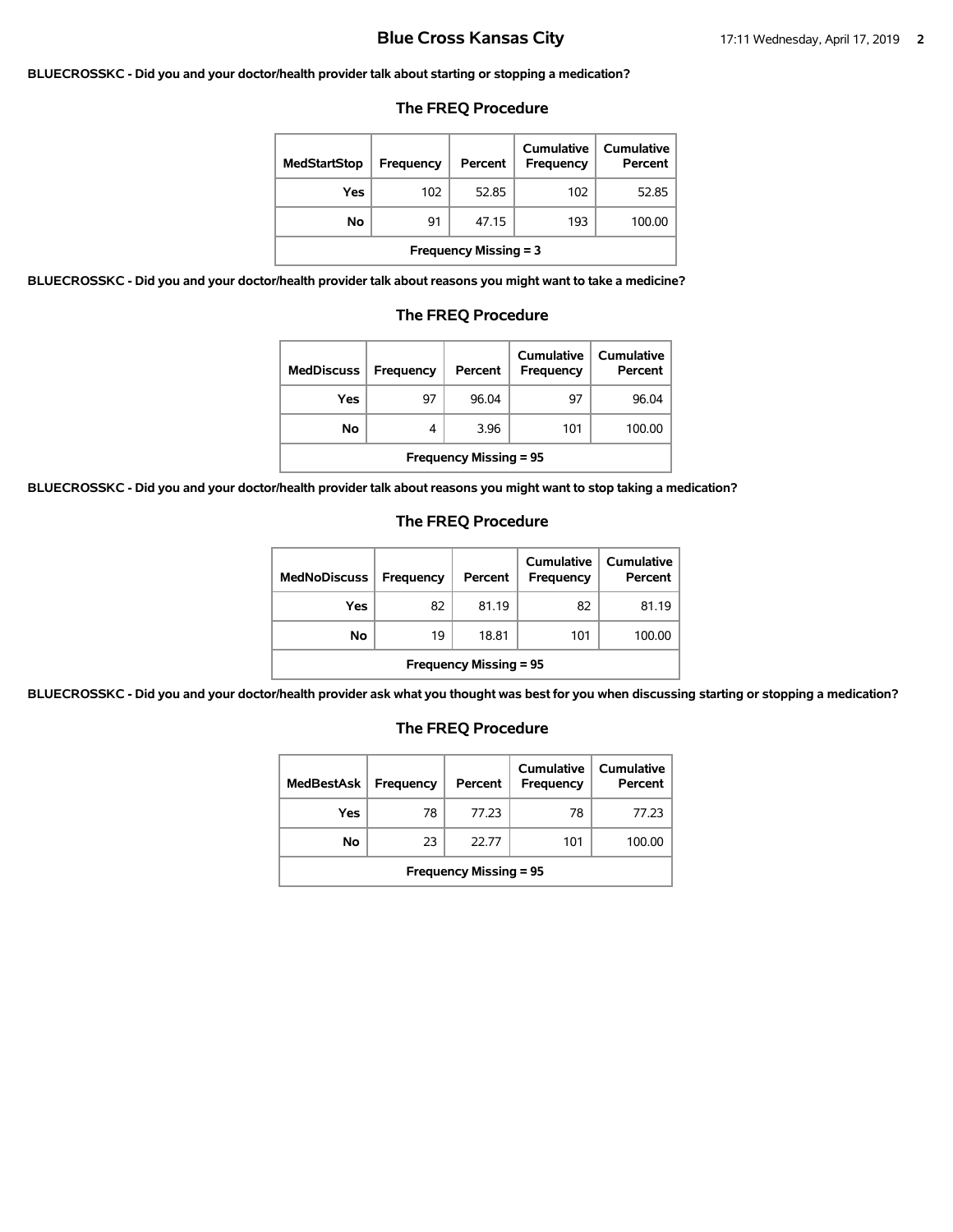#### **BLUECROSSKC - How would you rate your health care quality in the last six months?**

#### **The FREQ Procedure**

| CareRate   | Frequency | Percent | Cumulative<br>Frequency | <b>Cumulative</b><br>Percent |
|------------|-----------|---------|-------------------------|------------------------------|
| <b>Bad</b> | 18        | 9.18    | 18                      | 9.18                         |
| Good       | 61        | 31.12   | 79                      | 40.31                        |
| Great      | 117       | 59.69   | 196                     | 100.00                       |

**BLUECROSSKC - How often was it easy to get care, tests, or treatments you needed?**

#### **The FREQ Procedure**

| CareEasy        | Frequency | Percent | Cumulative<br><b>Frequency</b> | <b>Cumulative</b><br>Percent |
|-----------------|-----------|---------|--------------------------------|------------------------------|
| Sometimes/Never | 20        | 10.20   | 20                             | 10.20                        |
| <b>Usually</b>  | 57        | 29.08   | 77                             | 39.29                        |
| Always          | 119       | 60.71   | 196                            | 100.00                       |

**BLUECROSSKC - How often did your doctor explain things in a way that was easy to understand?**

### **The FREQ Procedure**

| <b>DrUnderstand</b>           | Frequency | Percent | Cumulative<br>Frequency | Cumulative<br>Percent |  |
|-------------------------------|-----------|---------|-------------------------|-----------------------|--|
| Sometimes/Never               | 10        | 5.95    | 10                      | 5.95                  |  |
| <b>Usually</b>                | 31        | 18.45   | 41                      | 24.40                 |  |
| Always                        | 127       | 75.60   | 168                     | 100.00                |  |
| <b>Frequency Missing = 28</b> |           |         |                         |                       |  |

**BLUECROSSKC - How often did your personal doctor listen to you?**

### **The FREQ Procedure**

| <b>DrListen</b>                         | Frequency | Percent | Cumulative<br><b>Frequency</b> | Cumulative<br>Percent |  |
|-----------------------------------------|-----------|---------|--------------------------------|-----------------------|--|
| Sometimes/Never                         | 8         | 4.79    | 8                              | 4.79                  |  |
| <b>Usually</b>                          | 32        | 19.16   | 40                             | 23.95                 |  |
| 76.05<br>167<br>100.00<br>Always<br>127 |           |         |                                |                       |  |
| <b>Frequency Missing = 29</b>           |           |         |                                |                       |  |

**BLUECROSSKC - How often did your personal doctor show respect for what you had to say?**

| <b>DrRespect</b>              | Frequency | Percent | Cumulative<br><b>Frequency</b> | Cumulative<br>Percent |  |
|-------------------------------|-----------|---------|--------------------------------|-----------------------|--|
| Sometimes/Never               | 6         | 3.59    | 6                              | 3.59                  |  |
| <b>Usually</b>                | 22        | 13.17   | 28                             | 16.77                 |  |
| Always                        | 139       | 83.23   | 167                            | 100.00                |  |
| <b>Frequency Missing = 29</b> |           |         |                                |                       |  |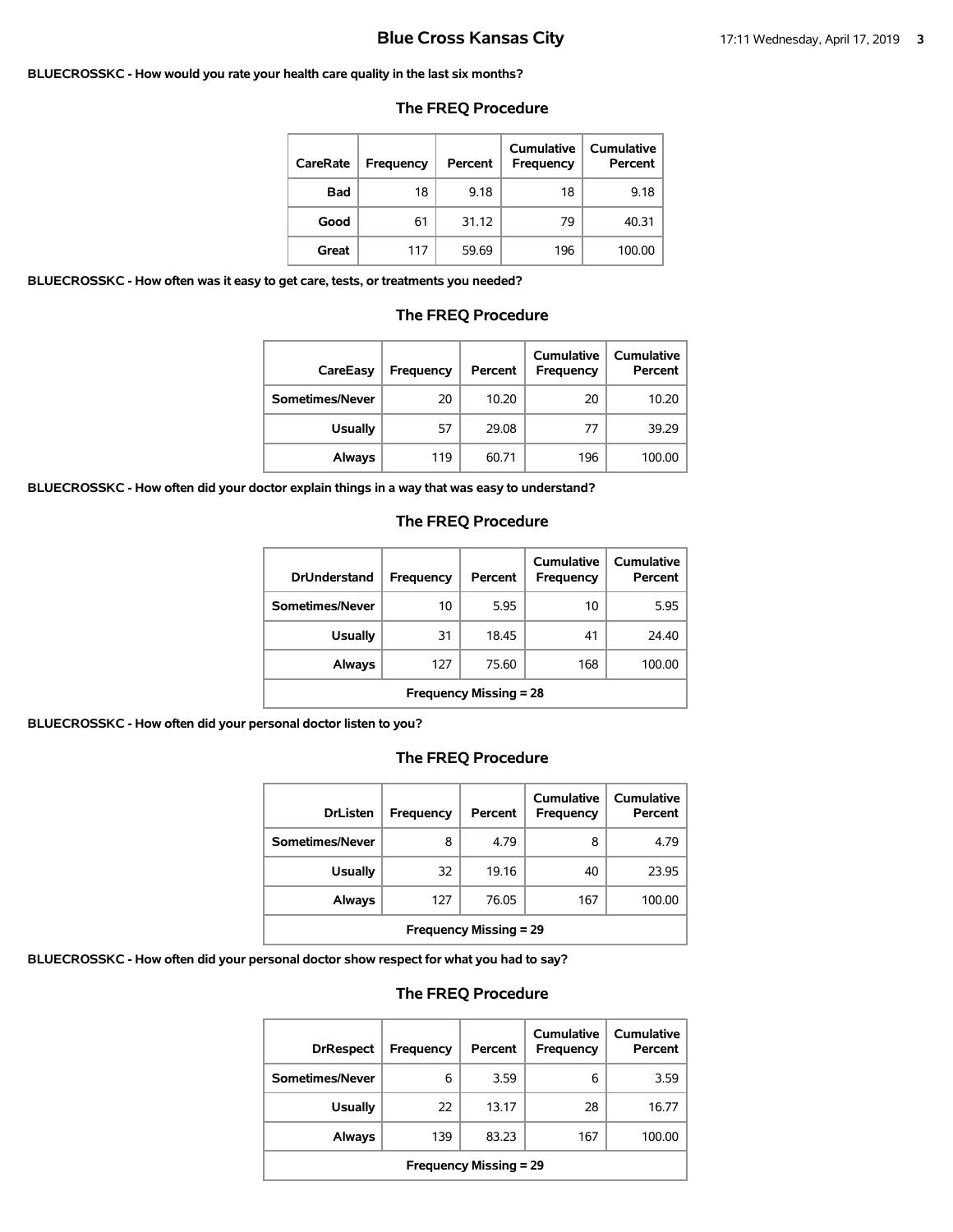#### **BLUECROSSKC - How often did your personal doctor spend enough time with you?**

| <b>DrTime</b>                 | Frequency | Percent | Cumulative<br>Frequency | <b>Cumulative</b><br>Percent |
|-------------------------------|-----------|---------|-------------------------|------------------------------|
| Sometimes/Never               | 12        | 7.19    | 12                      | 7.19                         |
| <b>Usually</b>                | 43        | 25.75   | 55                      | 32.93                        |
| Always                        | 112       | 67.07   | 167                     | 100.00                       |
| <b>Frequency Missing = 29</b> |           |         |                         |                              |

#### **The FREQ Procedure**

**BLUECROSSKC - In the last six months, did you get care from another doctor or health provider other than your personal doctor?**

| <b>The FREQ Procedure</b>     |                                                                                        |       |     |        |  |
|-------------------------------|----------------------------------------------------------------------------------------|-------|-----|--------|--|
| <b>CareMulti</b>              | Cumulative<br>Cumulative<br>Percent<br>Percent<br><b>Frequency</b><br><b>Frequency</b> |       |     |        |  |
| Yes                           | 115                                                                                    | 69.70 | 115 | 69.70  |  |
| No                            | 50                                                                                     | 30.30 | 165 | 100.00 |  |
| <b>Frequency Missing = 31</b> |                                                                                        |       |     |        |  |

**BLUECROSSKC - How often did your personal doctor seemed informed with care you received from other doctors or providers?**

#### **The FREQ Procedure**

| <b>DrinformedMultiDr</b>      | Frequency | Percent | Cumulative<br>Frequency | Cumulative<br>Percent |
|-------------------------------|-----------|---------|-------------------------|-----------------------|
| Sometimes/Never               | 17        | 15.18   | 17                      | 15.18                 |
| Usually                       | 34        | 30.36   | 51                      | 45.54                 |
| Always                        | 61        | 54.46   | 112                     | 100.00                |
| <b>Frequency Missing = 84</b> |           |         |                         |                       |

**BLUECROSSKC - How would you rate your personal doctor?**

| <b>DrRate</b>                 | Frequency | Percent | Cumulative<br>Frequency | Cumulative<br>Percent |  |
|-------------------------------|-----------|---------|-------------------------|-----------------------|--|
| Bad                           | 16        | 8.89    | 16                      | 8.89                  |  |
| Good                          | 36        | 20.00   | 52                      | 28.89                 |  |
| Great                         | 128       | 71.11   | 180                     | 100.00                |  |
| <b>Frequency Missing = 16</b> |           |         |                         |                       |  |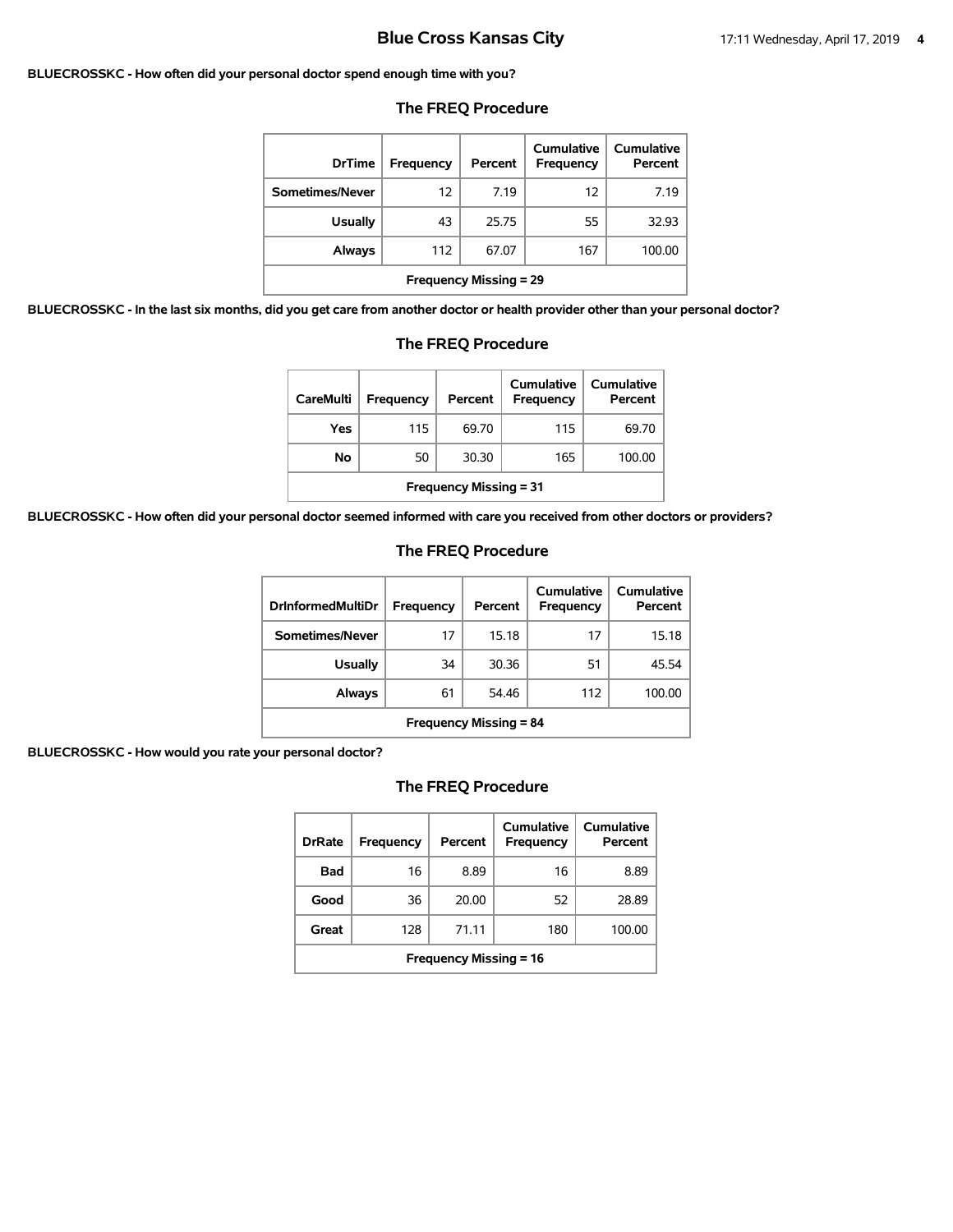#### **BLUECROSSKC - Did you visit a specialist?**

### **The FREQ Procedure**

| <b>Specialist</b>            | <b>Frequency</b> | Percent | Cumulative<br><b>Frequency</b> | Cumulative<br>Percent |  |
|------------------------------|------------------|---------|--------------------------------|-----------------------|--|
| Yes                          | 123              | 63.40   | 123                            | 63.40                 |  |
| No                           | 71               | 36.60   | 194                            | 100.00                |  |
| <b>Frequency Missing = 2</b> |                  |         |                                |                       |  |

**BLUECROSSKC - How often did you get an appointment with a specialist as soon as you needed?**

### **The FREQ Procedure**

| <b>SpecialistFast</b>         | Frequency | Percent | Cumulative<br>Frequency | Cumulative<br>Percent |  |
|-------------------------------|-----------|---------|-------------------------|-----------------------|--|
| Sometimes/Never               | 15        | 12.40   | 15                      | 12.40                 |  |
| <b>Usually</b>                | 41        | 33.88   | 56                      | 46.28                 |  |
| Always                        | 65        | 53.72   | 121                     | 100.00                |  |
| <b>Frequency Missing = 75</b> |           |         |                         |                       |  |

**BLUECROSSKC - How would you rate your specialist?**

### **The FREQ Procedure**

| <b>SpecialistRate</b>         | <b>Frequency</b> | Percent | Cumulative<br><b>Frequency</b> | Cumulative<br>Percent |  |
|-------------------------------|------------------|---------|--------------------------------|-----------------------|--|
| <b>Bad</b>                    | 9                | 7.56    | 9                              | 7.56                  |  |
| Good                          | 31               | 26.05   | 40                             | 33.61                 |  |
| Great                         | 79               | 66.39   | 119                            | 100.00                |  |
| <b>Frequency Missing = 77</b> |                  |         |                                |                       |  |

**BLUECROSSKC - Did you look for info in written materials or on the internet about your plan?**

| <b>InternetLook</b>          | Frequency | Percent | Cumulative<br>Frequency | Cumulative<br>Percent |  |
|------------------------------|-----------|---------|-------------------------|-----------------------|--|
| Yes                          | 72        | 37.50   | 72                      | 37.50                 |  |
| No                           | 120       | 62.50   | 192                     | 100.00                |  |
| <b>Frequency Missing = 4</b> |           |         |                         |                       |  |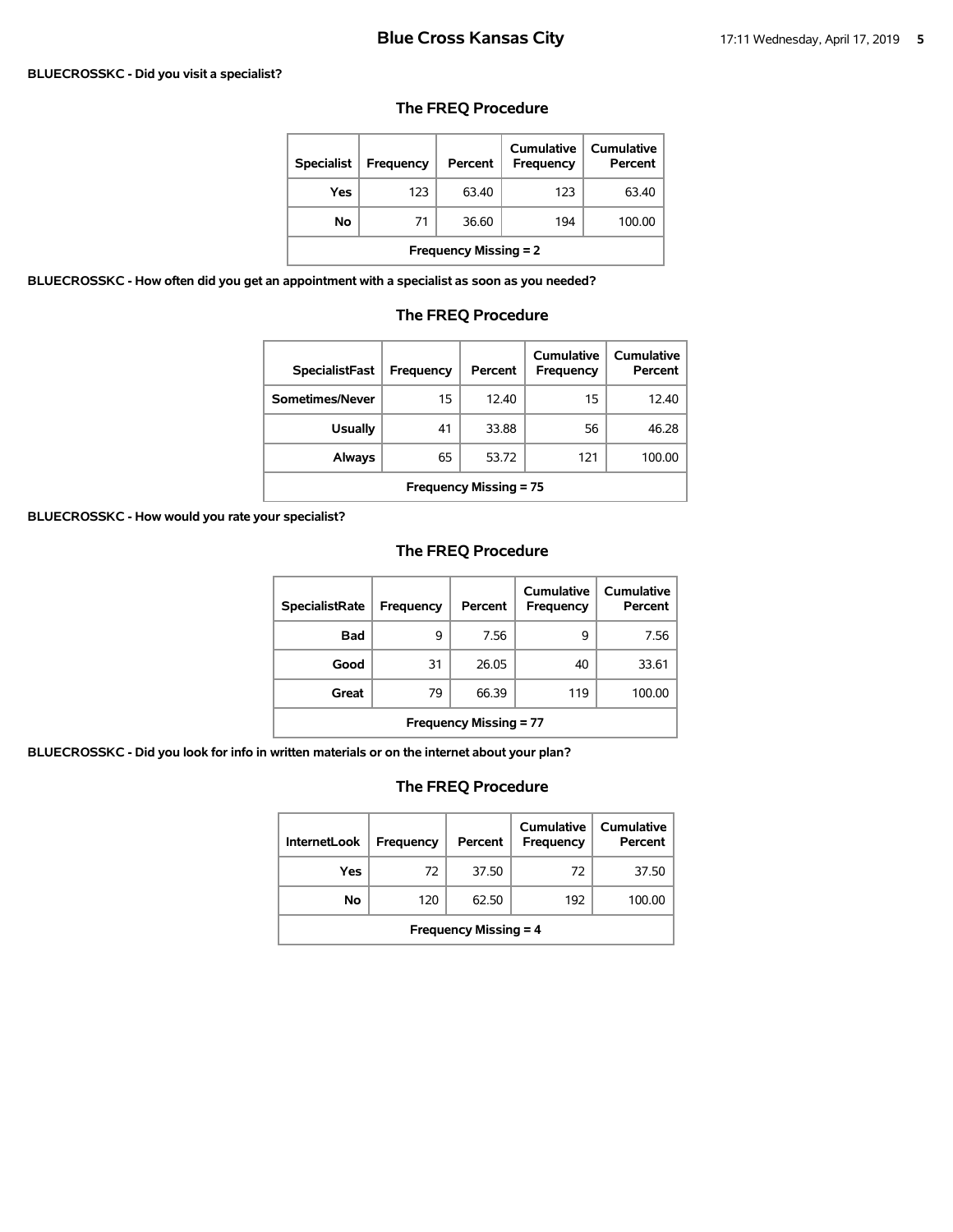**BLUECROSSKC - How often did written materials or the internet provide info you needed regarding your health plan?**

| <b>InternetProvide</b>         | Frequency | Percent | Cumulative<br>Frequency | Cumulative<br>Percent |
|--------------------------------|-----------|---------|-------------------------|-----------------------|
| Sometimes/Never                | 16        | 22.54   | 16                      | 22.54                 |
| Usually                        | 36        | 50.70   | 52                      | 73.24                 |
| Always                         | 19        | 26.76   | 71                      | 100.00                |
| <b>Frequency Missing = 125</b> |           |         |                         |                       |

#### **The FREQ Procedure**

**BLUECROSSKC - Did you look for information on how much you would have to pay for a health service or health equipment?**

| <b>The FREQ Procedure</b>                                                                          |     |       |     |        |  |
|----------------------------------------------------------------------------------------------------|-----|-------|-----|--------|--|
| Cumulative<br>Cumulative<br><b>CostLook</b><br>Percent<br>Percent<br>Frequency<br><b>Frequency</b> |     |       |     |        |  |
| Yes                                                                                                | 33  | 17.19 | 33  | 17.19  |  |
| No                                                                                                 | 159 | 82.81 | 192 | 100.00 |  |
| <b>Frequency Missing = 4</b>                                                                       |     |       |     |        |  |

**BLUECROSSKC - How often did you find information on how much you would have to pay for a health service or health equipment?**

| CostFind                       | Frequency | Percent | Cumulative<br>Frequency | Cumulative<br>Percent |
|--------------------------------|-----------|---------|-------------------------|-----------------------|
| Sometimes/Never                | 13        | 40.63   | 13                      | 40.63                 |
| <b>Usually</b>                 | 4         | 12.50   | 17                      | 53.13                 |
| <b>Always</b>                  | 15        | 46.88   | 32                      | 100.00                |
| <b>Frequency Missing = 164</b> |           |         |                         |                       |

#### **The FREQ Procedure**

**BLUECROSSKC - Did you look for information on how much you would have to pay for specific prescription medicines?**

### **The FREQ Procedure**

| <b>MedLook</b>               | <b>Frequency</b> | Percent | Cumulative<br>Frequency | Cumulative<br>Percent |  |
|------------------------------|------------------|---------|-------------------------|-----------------------|--|
| Yes                          | 34               | 17.71   | 34                      | 17.71                 |  |
| Νo                           | 158              | 82.29   | 192                     | 100.00                |  |
| <b>Frequency Missing = 4</b> |                  |         |                         |                       |  |

**BLUECROSSKC - How often were you able to find information on how much you would have to pay for specific prescription medicines?**

| <b>MedFind</b>          | Frequency | Percent | Cumulative<br>Frequency | Cumulative<br>Percent |  |
|-------------------------|-----------|---------|-------------------------|-----------------------|--|
| Sometimes/Never         | 11        | 32.35   | 11                      | 32.35                 |  |
| <b>Usually</b>          | 4         | 11.76   | 15                      | 44.12                 |  |
| Always                  | 19        | 55.88   | 34                      | 100.00                |  |
| Frequency Missing = 162 |           |         |                         |                       |  |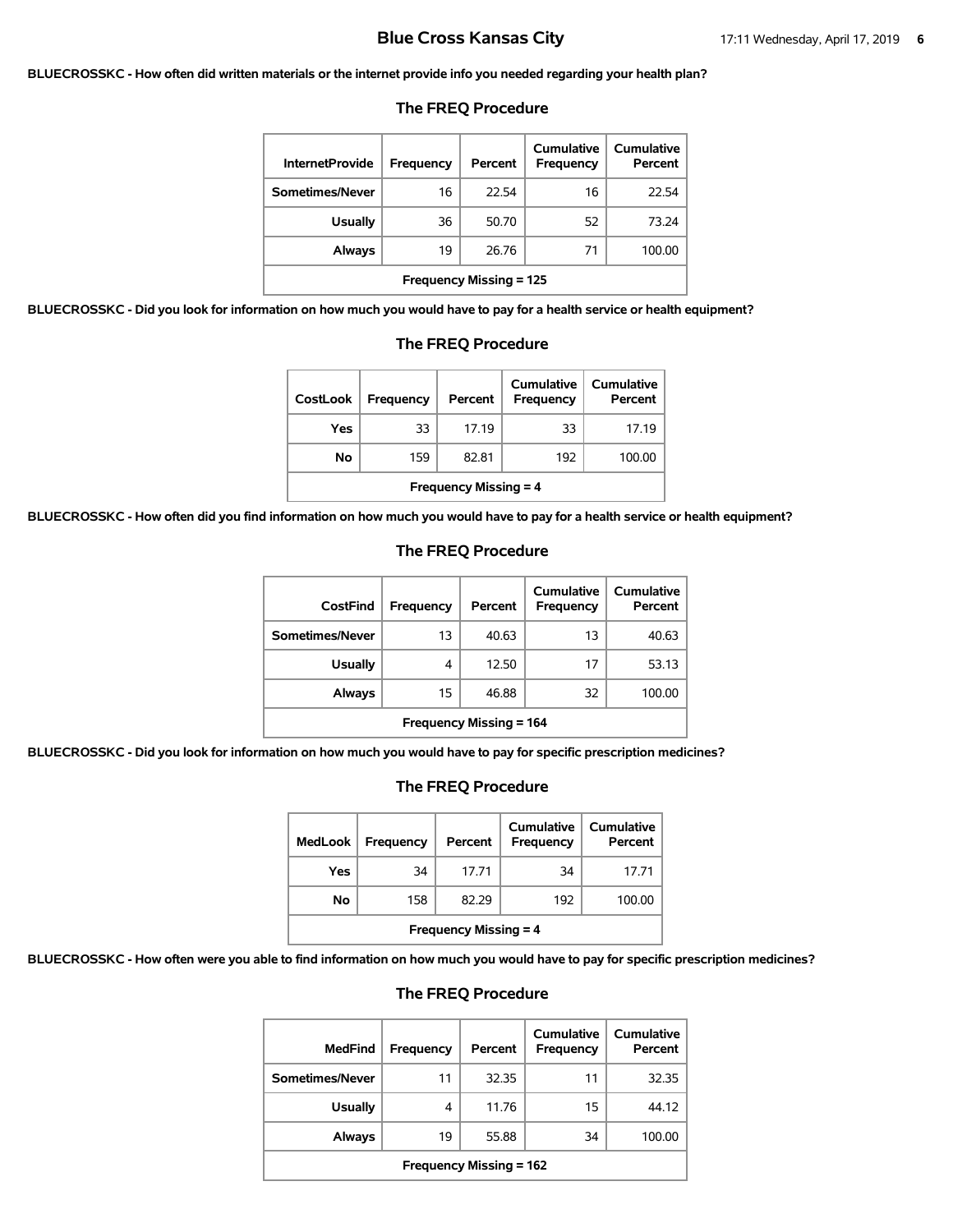#### **BLUECROSSKC - Did you get information or help from your health plan's customer services?**

#### **The FREQ Procedure**

| <b>CS</b>                    | <b>Frequency</b> | Percent | Cumulative<br><b>Frequency</b> | <b>Cumulative</b><br>Percent |  |
|------------------------------|------------------|---------|--------------------------------|------------------------------|--|
| Yes                          | 68               | 35.42   | 68                             | 35.42                        |  |
| No                           | 124              | 64.58   | 192                            | 100.00                       |  |
| <b>Frequency Missing = 4</b> |                  |         |                                |                              |  |

**BLUECROSSKC - How often were you able to get information or help from your health plan's customer services?**

# **The FREQ Procedure**

| <b>CSHelp</b>                  | Frequency | Percent | Cumulative<br><b>Frequency</b> | Cumulative<br>Percent |  |
|--------------------------------|-----------|---------|--------------------------------|-----------------------|--|
| Sometimes/Never                | 9         | 13.64   | 9                              | 13.64                 |  |
| <b>Usually</b>                 | 16        | 24.24   | 25                             | 37.88                 |  |
| Always                         | 41        | 62.12   | 66                             | 100.00                |  |
| <b>Frequency Missing = 130</b> |           |         |                                |                       |  |

**BLUECROSSKC - How often were you treated with respect and courtesy by your health plan's customer services?**

#### **The FREQ Procedure**

| <b>CSRespect</b>               | Frequency | Percent | Cumulative<br>Frequency | Cumulative<br>Percent |  |
|--------------------------------|-----------|---------|-------------------------|-----------------------|--|
| Sometimes/Never                | 1         | 1.49    |                         | 1.49                  |  |
| <b>Usually</b>                 | 11        | 16.42   | 12                      | 17.91                 |  |
| Always                         | 55        | 82.09   | 67                      | 100.00                |  |
| <b>Frequency Missing = 129</b> |           |         |                         |                       |  |

**BLUECROSSKC - Did you have to fill out any forms with your health plan?**

| <b>Forms</b>                 | Frequency | Percent | Cumulative<br><b>Frequency</b> | Cumulative<br>Percent |  |
|------------------------------|-----------|---------|--------------------------------|-----------------------|--|
| Yes                          | 45        | 23.44   | 45                             | 23.44                 |  |
| No                           | 147       | 76.56   | 192                            | 100.00                |  |
| <b>Frequency Missing = 4</b> |           |         |                                |                       |  |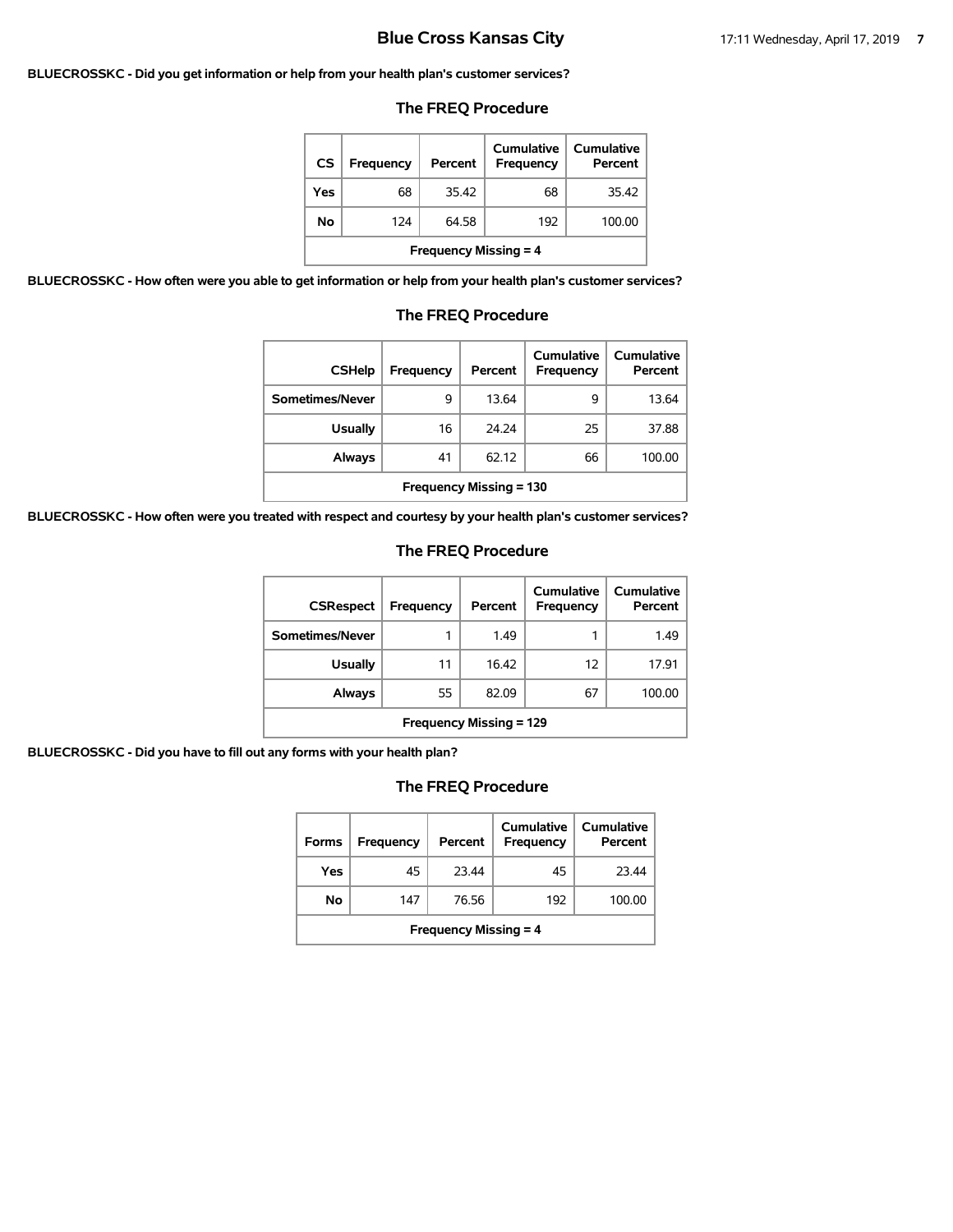#### **BLUECROSSKC - How often were forms from your health plan easy to fill out?**

| FormsEasy                      | Frequency | Percent | Cumulative<br>Frequency | Cumulative<br>Percent |  |
|--------------------------------|-----------|---------|-------------------------|-----------------------|--|
| Sometimes/Never                | 8         | 18.18   | 8                       | 18.18                 |  |
| <b>Usually</b>                 | 16        | 36.36   | 24                      | 54.55                 |  |
| Always                         | 20        | 45.45   | 44                      | 100.00                |  |
| <b>Frequency Missing = 152</b> |           |         |                         |                       |  |

#### **The FREQ Procedure**

**BLUECROSSKC - Did you file any claims for care to your health plan?**

#### **The FREQ Procedure**

| ClaimsSend                    | <b>Frequency</b> | Percent | <b>Cumulative</b><br>Frequency | Cumulative<br>Percent |  |
|-------------------------------|------------------|---------|--------------------------------|-----------------------|--|
| Yes                           | 103              | 63.58   | 103                            | 63.58                 |  |
| No                            | 59               | 36.42   | 162                            | 100.00                |  |
| <b>Frequency Missing = 34</b> |                  |         |                                |                       |  |

**BLUECROSSKC - How often were claims for care to your health plan handled quicly?**

#### **The FREQ Procedure**

| <b>ClaimsQuick</b>             | Frequency | Percent | Cumulative<br>Frequency | Cumulative<br>Percent |  |
|--------------------------------|-----------|---------|-------------------------|-----------------------|--|
| Sometimes/Never                | 1         | 1.10    |                         | 1.10                  |  |
| <b>Usually</b>                 | 26        | 28.57   | 27                      | 29.67                 |  |
| Always                         | 64        | 70.33   | 91                      | 100.00                |  |
| <b>Frequency Missing = 105</b> |           |         |                         |                       |  |

**BLUECROSSKC - How often were claims for care to your health plan handled correctly?**

| <b>ClaimsCorrect</b>           | <b>Frequency</b> | Percent | Cumulative<br>Frequency | <b>Cumulative</b><br>Percent |  |
|--------------------------------|------------------|---------|-------------------------|------------------------------|--|
| Sometimes/Never                | 4                | 4.49    | 4                       | 4.49                         |  |
| <b>Usually</b>                 | 21               | 23.60   | 25                      | 28.09                        |  |
| <b>Always</b>                  | 64               | 71.91   | 89                      | 100.00                       |  |
| <b>Frequency Missing = 107</b> |                  |         |                         |                              |  |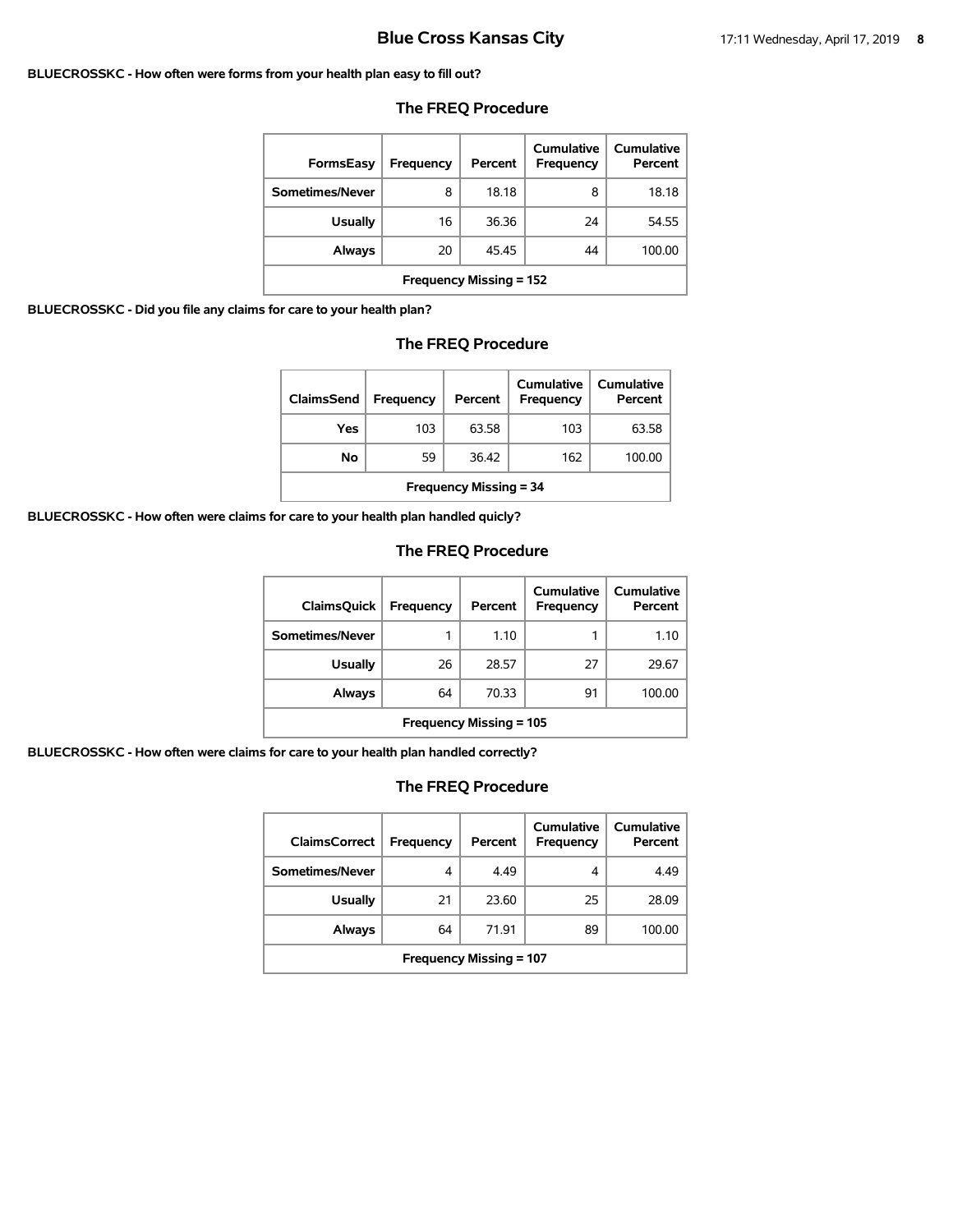#### **BLUECROSSKC - How would you rate your health plan?**

| <b>PlanRate</b>              | <b>Frequency</b> | Percent | Cumulative<br>Frequency | <b>Cumulative</b><br>Percent |  |
|------------------------------|------------------|---------|-------------------------|------------------------------|--|
| <b>Bad</b>                   | 18               | 9.33    | 18                      | 9.33                         |  |
| Good                         | 58               | 30.05   | 76                      | 39.38                        |  |
| Great                        | 117              | 60.62   | 193                     | 100.00                       |  |
| <b>Frequency Missing = 3</b> |                  |         |                         |                              |  |

#### **The FREQ Procedure**

**BLUECROSSKC - In general, how woul you rate your overall health?**

| <b>OverallHealthRate</b> | Frequency | Percent | Cumulative<br>Frequency | Cumulative<br>Percent |
|--------------------------|-----------|---------|-------------------------|-----------------------|
| <b>Excellent</b>         | 28        | 14.29   | 28                      | 14.29                 |
| <b>Very Good</b>         | 81        | 41.33   | 109                     | 55.61                 |
| Good                     | 61        | 31.12   | 170                     | 86.73                 |
| Fair                     | 18        | 9.18    | 188                     | 95.92                 |
| Poor                     | 5         | 2.55    | 193                     | 98.47                 |
| Unknown/Did Not Answer   | 3         | 1.53    | 196                     | 100.00                |

#### **The FREQ Procedure**

**BLUECROSSKC - In general, how woul you rate your overall mental or emotional health?**

#### **The FREQ Procedure**

| <b>MentalHealthRate</b>       | <b>Frequency</b> | Percent | Cumulative<br>Frequency | Cumulative<br>Percent |
|-------------------------------|------------------|---------|-------------------------|-----------------------|
| <b>Excellent</b>              | 59               | 30.10   | 59                      | 30.10                 |
| <b>Very Good</b>              | 82               | 41.84   | 141                     | 71.94                 |
| Good                          | 42               | 21.43   | 183                     | 93.37                 |
| Fair                          | 7                | 3.57    | 190                     | 96.94                 |
| Poor                          | 3                | 1.53    | 193                     | 98.47                 |
| <b>Unknown/Did Not Answer</b> | 3                | 1.53    | 196                     | 100.00                |

**BLUECROSSKC - Do you now smoke cigarettes or use tobacco every day, some days, or not at all?**

### **The FREQ Procedure**

| Smoke                          | <b>Frequency</b> | Percent | Cumulative<br>Frequency | Cumulative<br>Percent |  |
|--------------------------------|------------------|---------|-------------------------|-----------------------|--|
| Yes                            | 12               | 60.00   | 12                      | 60.00                 |  |
| No                             | 8                | 40.00   | 20                      | 100.00                |  |
| <b>Frequency Missing = 176</b> |                  |         |                         |                       |  |

**BLUECROSSKC - How often were you advised to quit smoking or using tobacco by your doctor/health provider?**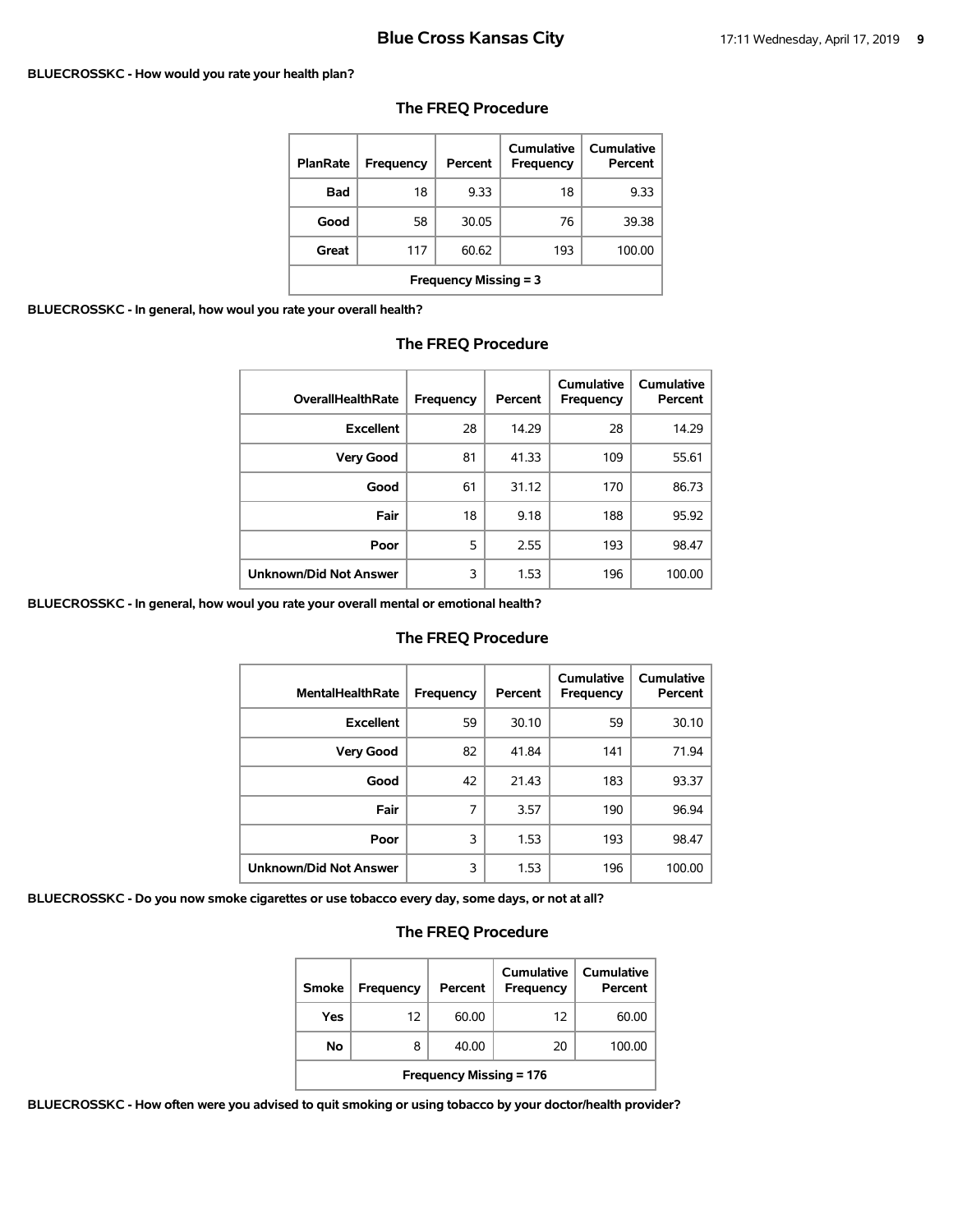#### **The FREQ Procedure**

| <b>SmokeAdvice</b>             | <b>Frequency</b> | Percent | <b>Cumulative</b><br><b>Frequency</b> | <b>Cumulative</b><br>Percent |  |
|--------------------------------|------------------|---------|---------------------------------------|------------------------------|--|
| Sometimes/Never                | 5                | 25.00   | 5                                     | 25.00                        |  |
| <b>Usually</b>                 | 4                | 20.00   | 9                                     | 45.00                        |  |
| <b>Always</b>                  | 11               | 55.00   | 20                                    | 100.00                       |  |
| <b>Frequency Missing = 176</b> |                  |         |                                       |                              |  |

**BLUECROSSKC - How often was medication recommended to help quit smoking/tobacco products by your doctor/health provider?**

| <b>SmokeMedicine</b>           | Frequency | Percent | Cumulative<br>Frequency | Cumulative<br>Percent |  |
|--------------------------------|-----------|---------|-------------------------|-----------------------|--|
| Sometimes/Never                | 9         | 45.00   | 9                       | 45.00                 |  |
| <b>Usually</b>                 | 3         | 15.00   | 12                      | 60.00                 |  |
| Always                         | 8         | 40.00   | 20                      | 100.00                |  |
| <b>Frequency Missing = 176</b> |           |         |                         |                       |  |

### **The FREQ Procedure**

**BLUECROSSKC - How often were methods or strategies (other than medication) discussed or provided to help quit smoking/tobacco products by your doctor/health provider?**

#### **The FREQ Procedure**

| <b>SmokeStrategies</b>         | Frequency | Percent | Cumulative<br>Frequency | <b>Cumulative</b><br>Percent |  |
|--------------------------------|-----------|---------|-------------------------|------------------------------|--|
| Sometimes/Never                | 12        | 60.00   | 12                      | 60.00                        |  |
| Usually                        | 3         | 15.00   | 15                      | 75.00                        |  |
| Always                         | 5         | 25.00   | 20                      | 100.00                       |  |
| <b>Frequency Missing = 176</b> |           |         |                         |                              |  |

**BLUECROSSKC - Did you receive health care 3 or more times for the same condition or problem?**

#### **The FREQ Procedure**

| <b>RptCare</b>               | Frequency | Percent | Cumulative<br>Frequency | Cumulative<br>Percent |  |
|------------------------------|-----------|---------|-------------------------|-----------------------|--|
| Yes                          | 76        | 39.58   | 76                      | 39.58                 |  |
| No                           | 116       | 60.42   | 192                     | 100.00                |  |
| <b>Frequency Missing = 4</b> |           |         |                         |                       |  |

**BLUECROSSKC - Did this condition last longer than 3 months (not including pregnancy or menopause)?**

#### **The FREQ Procedure**

| <b>RptCareMonths</b>           | Frequency | Percent | Cumulative<br>Frequency | <b>Cumulative</b><br>Percent |
|--------------------------------|-----------|---------|-------------------------|------------------------------|
| Yes                            | 66        | 89.19   | 66                      | 89.19                        |
| No                             | 8         | 10.81   | 74                      | 100.00                       |
| <b>Frequency Missing = 122</b> |           |         |                         |                              |

**BLUECROSSKC - Do you now need to take medicine prescribed by a doctor (not including birth control)?**